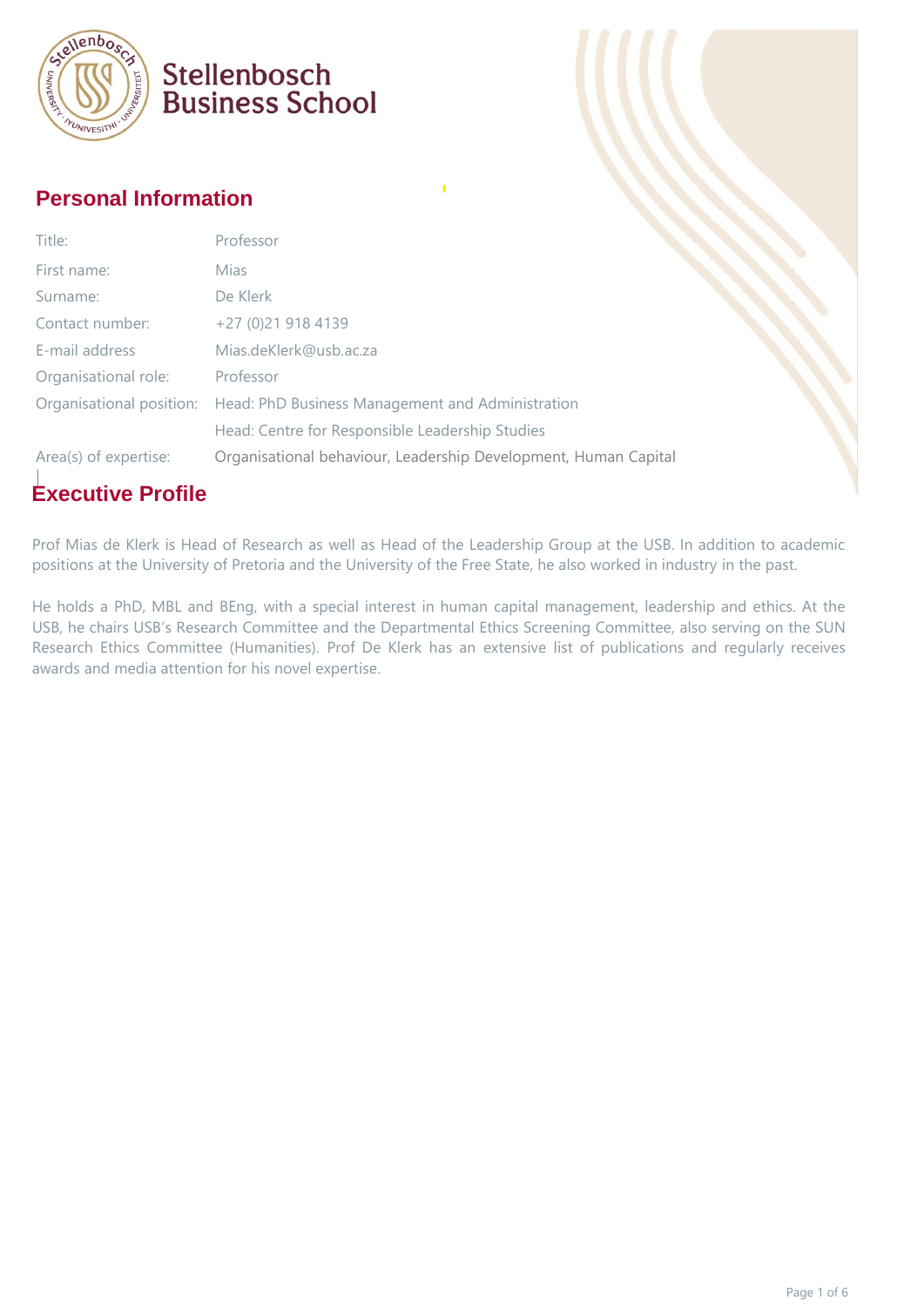

#### **Education**

| Year | <b>Degree</b>                                     | <b>Field of Study</b>                       | <b>University</b>          | <b>Country</b> |
|------|---------------------------------------------------|---------------------------------------------|----------------------------|----------------|
| 2002 | Honours)                                          | PhD (with Academic Organisational Behaviour | University of Pretoria     | South Africa   |
| 1993 | MBL (Masters<br>Degree in Business<br>Leadership) | <b>Business Leadership</b>                  | University of South Africa | South Africa   |
| 1985 | <b>BEng</b>                                       | <b>Mechanical Engineering</b>               | University of Pretoria     | South Africa   |

ı

### **Membership of professional and scientific organisations**

| <b>Organisation</b>                                                                                              |
|------------------------------------------------------------------------------------------------------------------|
| Academy of Management (USA) - Member                                                                             |
| Society for Industrial and Organisational Psychology of South Africa – Member                                    |
| American Psychological Association - International Affiliate Member                                              |
| Viktor Frankl Institute of Logotherapy (USA) – Associate in Logotherapy                                          |
| Business Ethics Network of Africa (BEN-Africa) – Member                                                          |
| Ethics Institute of South Africa – Member                                                                        |
| Chairperson – Centre of Industrial and Organisational Psychology Advisory Committee (University of South Africa) |
| Interest group in the systems psychodynamics of organisations (SIOPSA) – Member of Advisory Committee.           |

### **Academic and Professional Experience**

| <b>Commencement End date</b><br>date |            | <b>Position</b>                                                             | <b>Institution</b>                                   | <b>Country</b> |
|--------------------------------------|------------|-----------------------------------------------------------------------------|------------------------------------------------------|----------------|
| 2015/01/01                           |            | Professor                                                                   | University of Stellenbosch<br><b>Business School</b> | South Africa   |
| 2011/01/01                           | 2015/01/01 | Associate Professor in<br>Organisational Behaviour                          | University of Pretoria                               | South Africa   |
| 2005/01/01                           | 2014/01/01 | Visiting Professor                                                          | University of the Free State                         | South Africa   |
| 2012/05/01                           | 2014/10/21 | <b>Chief Ethics Officer</b>                                                 | Sasol Ltd                                            | South Africa   |
| 2005/01/01                           | 2010/01/01 | Senior Lecturer and subject<br>matter expert in<br>Organisational Behaviour | University of Pretoria                               | South Africa   |
| 2004/05/01                           | 2012/04/30 | <b>Executive Consultant</b>                                                 | Sasol Ltd                                            | South Africa   |
| 2002/01/01                           | 2004/01/01 | Senior Lecturer                                                             | University of South Africa                           | South Africa   |
| 1995/02/01                           | 2004/04/30 | <b>Executive Manager</b>                                                    | Sasol Synfuels                                       | South Africa   |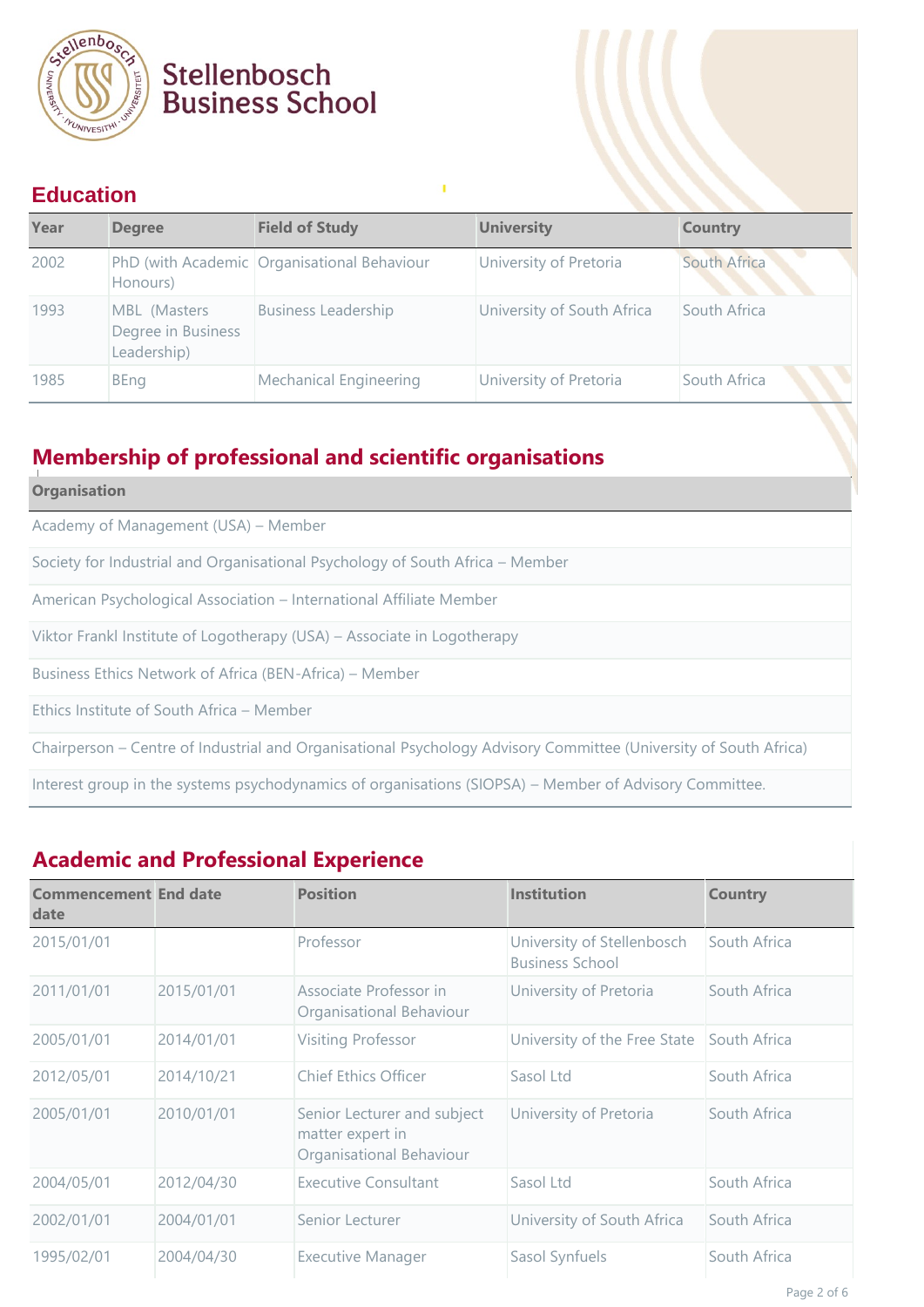

| 1990/07/01 | 1995/01/31 | Divisional Manager | Sasol Synfuels                       | South Africa |
|------------|------------|--------------------|--------------------------------------|--------------|
| 1987/11/01 | 1990/06/30 | Area Engineer      | Sasol Synfuels                       | South Africa |
| 1985/09/01 | 1987/10/31 | Engineer           | <b>AECI</b>                          | South Africa |
| 1985/05/01 | 1985/08/31 | Engineer           | Du Toit, Lindeque & Van<br>den Bergh | South Africa |
|            |            |                    |                                      |              |

| <b>Research Book/Journal Title</b>                                                                                      | <b>Authors</b> | <b>Publication</b>                                                                                                                                                                | <b>Publication</b><br><b>Date</b> |
|-------------------------------------------------------------------------------------------------------------------------|----------------|-----------------------------------------------------------------------------------------------------------------------------------------------------------------------------------|-----------------------------------|
| <b>Conference Paper</b>                                                                                                 |                |                                                                                                                                                                                   |                                   |
| Spirituality in a multicultural<br>working environment: A South<br>African study                                        | De Klerk, J    | In G. Ogunmokun (Ed.) Proceedings from the<br>World Academy of Researchers, Educators, and<br>Scholars in Business, Social Sciences,<br>Humanities and Education Congress (WARES) | 2015                              |
| Ethics as an HR risk                                                                                                    | De Klerk, J    | HR Risk Workshop, presented by Maccauvlei<br>Learning Academy in Association with the<br>South African Board for People Practices                                                 | 2015                              |
| Golden leadership lessons from<br>the alchemists' crucibles -<br>elucidation from a system<br>psychodynamic perspective | De Klerk, J    | Conference on the Crucible of leadership -<br>Depth work in organizations                                                                                                         | 2015                              |
| Nobody is as blind as those who<br>cannot bear to see $-$ a systems<br>psychodynamic analysis of moral<br>blindness     | De Klerk, J    | Regional Meetings of the Society of<br>Organisational and Industrial Psychology                                                                                                   | 2015                              |
| Nobody is as blind as those who<br>cannot bear to see $-$ a systems<br>psychodynamic analysis of moral<br>blindness     | De Klerk, J    | 2014 Annual Society of Organisational and<br>Industrial Psychology Conference                                                                                                     | 2014                              |
| Morality on the executive's couch:<br>Ethical perspectives on coaching<br>psychology                                    | De Klerk, J    | 2014 Annual Society of Organisational and<br>Industrial Psychology Conference                                                                                                     | .2014                             |
| Is there still any room for ethics in<br>business today?                                                                | De Klerk, J    | 3rd Annual Governance Week Conference of<br>the Institute for International Research                                                                                              | 2014                              |
| The interaction, synergies and<br>collaboration between the ethics<br>office and internal audit                         | De Klerk, J    | Ethics Officer Learning Forum of the Ethics<br>Institute of South Africa                                                                                                          | 2014                              |
| Workplace Spirituality: Differences<br>between perceptions and<br>intentions                                            | De Klerk, J    | Proceedings of the International Conference<br>on Development Finance and Economic<br>Transformation                                                                              | 2013                              |
| "The devil made me do it!" From<br>blaming the devil to a system<br>psychodynamic analysis of<br>(im) morality          | De Klerk, J    | 2013 Annual Society of Organisational and<br>Industrial Psychology Conference                                                                                                     | 2013                              |
| The Halo Effect - Watch out for                                                                                         | De Klerk, J    | South African Organisation Development                                                                                                                                            | 2013                              |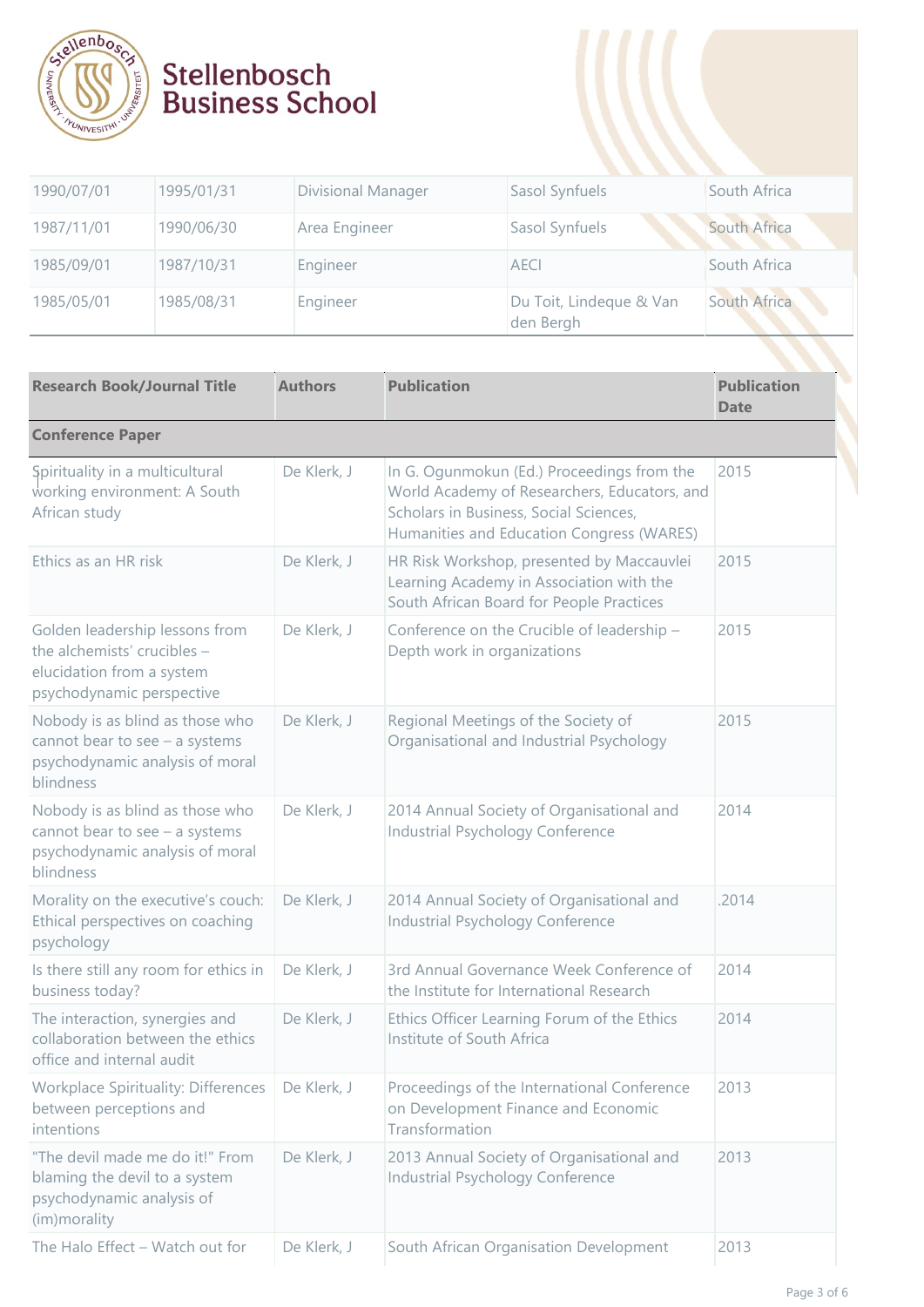

| the good guys                                                                                                               |             | Network Annual Conference                                                                                                             |        |
|-----------------------------------------------------------------------------------------------------------------------------|-------------|---------------------------------------------------------------------------------------------------------------------------------------|--------|
| Change management to build and<br>ethical culture                                                                           | De Klerk, J | Ethics Officer Learning Forum of the Ethics<br>Institute of South Africa                                                              | . 2013 |
| Beneath the veil of silence:<br>Unspeakables in South African<br>Organisations and Social Systems                           | De Klerk, J | Conference on Organisational & Social<br>Systems Change in Contemporary South Africa                                                  | 2013   |
| The unbearable lure of change                                                                                               | De Klerk, J | Society of Industrial and Organisational<br>Psychology Regional Seminar                                                               | 2012   |
| Robben Island Diversity Experience                                                                                          | De Klerk, J | Director: Advanced Group at the Exploring<br>Diversity and Group Relations Dynamics<br>Workshop, TDCI Training and Development        | .2012  |
| Robben Island Diversity Experience                                                                                          | De Klerk, J | Director: Advanced Group at the Exploring<br>Diversity and Group Relations Dynamics<br>Workshop, TDCI Training and Development        | 2011   |
| South African Organisations Today                                                                                           | De Klerk, J | Operations Director at the Systems<br>Psychodynamics Training Workshop, University<br>of South Africa                                 | 2011   |
| Leadership and communication in<br>tough times: The challenge of<br>leading                                                 | De Klerk, J | Conference on Organisational Communication<br>in Challenging Times, Gordon Institute of<br>Business Science (University of Pretoria). | 2009   |
| Ethics of change initiatives: A<br>pragmatic behavioural perspective                                                        | De Klerk, J | Fourth World Congress of the International<br>Society of Business, Economy and Ethics<br>(ISBEE)                                      | 2008   |
| Coaching in Sasol: Approaches and<br>learnings                                                                              | De Klerk, J | 7th Annual Mentoring and Coaching<br>Conference                                                                                       | 2008   |
| Best practice global thinking on<br>leadership                                                                              | De Klerk, J | PriceWaterhouseCoopers Partners<br>Development Programme, Gordon institute of<br><b>Business Science (University of Pretoria)</b>     | 2008   |
| Best practice global thinking on<br>leadership                                                                              | De Klerk, J | PriceWaterhouseCoopers Partners<br>Development Programme, Gordon Institute of<br><b>Business Science (University of Pretoria)</b>     | 2008   |
| Stress engagement                                                                                                           | De Klerk, J | Stress Management Workshop for Deloitte<br><b>Partners and Associates</b>                                                             | 2008   |
| Leading the traumatized<br>organization towards wellness                                                                    | De Klerk, J | American Society for Training and<br>Development (ASTD) Conference                                                                    | 2007   |
| Learning to lead organizational<br>trauma: A positive advancement in<br>leadership development                              | De Klerk, J | Gallup Leadership Institute Summit                                                                                                    | 2006   |
| Positive psychology and well-<br>being in organizations: Is HR up to<br>it? South African Positive<br>Psychology Conference | De Klerk, J | South African Positive Psychology Conference                                                                                          | 2006   |
| Positive psychology and well-<br>being: Organizational trauma and<br>contentment with the past                              | De Klerk, J | South African Positive Psychology Conference,<br>North-West University                                                                | 2006   |
| Writing a Code of Ethics - A case                                                                                           | De Klerk, J | 4th Annual Business Ethics Network Africa                                                                                             | 2004   |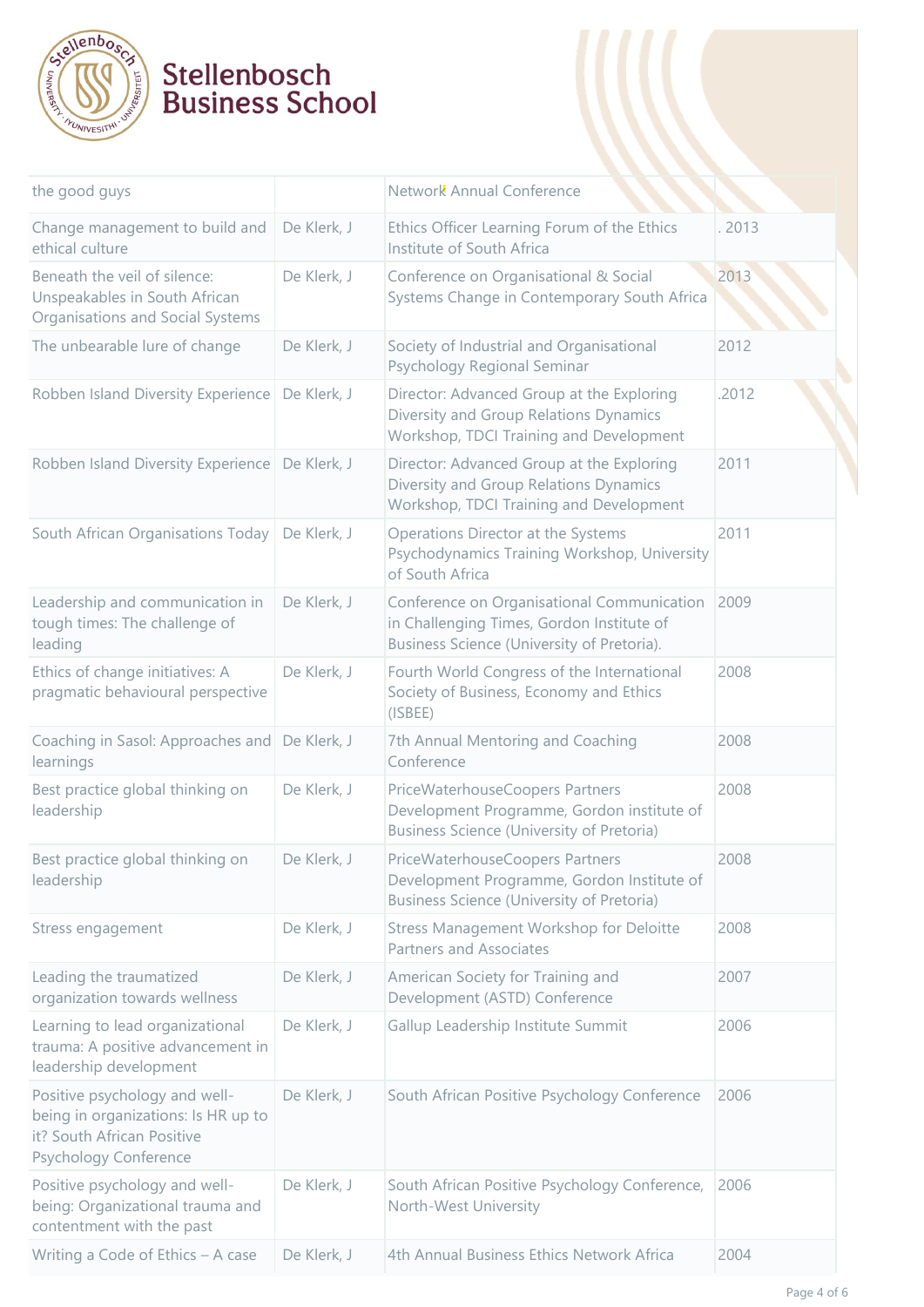

| study                                                                                                                                                 |                                            | (BEN-Africa) Conference                                                        |      |
|-------------------------------------------------------------------------------------------------------------------------------------------------------|--------------------------------------------|--------------------------------------------------------------------------------|------|
| The case of "Heartware" versus<br>"Hardware"                                                                                                          | De Klerk, J                                | 9th National Meeting of the South African<br>Institution of Chemical Engineers | 2000 |
| <b>Journal Article</b>                                                                                                                                |                                            |                                                                                |      |
| Nobody is as blind as those who<br>cannot bear to see -<br>psychoanalytic perspectives on the<br>management of emotions and<br>moral blindness        | De Klerk, J                                | Journal of Business Ethics                                                     | 2016 |
| Serving up the self: Role identity<br>and burnout in client service<br>environments                                                                   | Steyn, C & De<br>Klerk, J                  | South African Journal of Industrial Psychology                                 | 2015 |
| The experience of spirituality in a<br>multi-cultural work environment                                                                                | Van der Walt,<br>F & De Klerk, J           | African and Asian Studies                                                      | 2015 |
| Project management or project<br>leadership?                                                                                                          | De Klerk, J                                | Y du Plessis (Ed). Project management -<br>A behavioural perspective           | 2013 |
| Ethics and project management                                                                                                                         | De Klerk, J                                | Y du Plessis (Ed). Project management -<br>A behavioural perspective           | 2013 |
| Improvement interventions: To<br>what extent are they<br>manifestations of social defences?                                                           | De Klerk, J                                | South African Journal of Industrial Psychology                                 | 012  |
| Measuring meaning in life in South<br>Africa: Validation of an instrument<br>developed in the USA                                                     | De Klerk, J,<br>Boshoff, A &<br>Van Wyk, R | South African Journal of Psychology                                            | 2009 |
| Man's search for meaning at work:<br>Exploring manifestations and<br>correlations of workplace<br>spirituality                                        | De Klerk, J                                | Monograph, Saarbrucken: VDM Verlag.                                            | 2009 |
| The high impact leader: Moments<br>matter in accelerating authentic<br>leadership development, by Bruce<br>J Avolio and Fred Luthans (Book<br>Review) | De Klerk, J                                | Southern African Journal of Entrepreneurship<br>and Small Business Management  | 2008 |
| Ethics for Africa today: An<br>introduction to business ethics, by<br>Christine Wanjiru Gichure (Book<br>Review)                                      | De Klerk, J                                | African Journal of Business Ethics                                             | 2008 |
| Healing emotional trauma in<br>organizations                                                                                                          | De Klerk, J                                | Organization Development Journal                                               | 2007 |
| Spirituality, meaning in life and<br>work wellness - A research agenda                                                                                | De Klerk, J                                | International Journal of Organizational Analysis 2005                          |      |
| <b>Other Publication</b>                                                                                                                              |                                            |                                                                                |      |